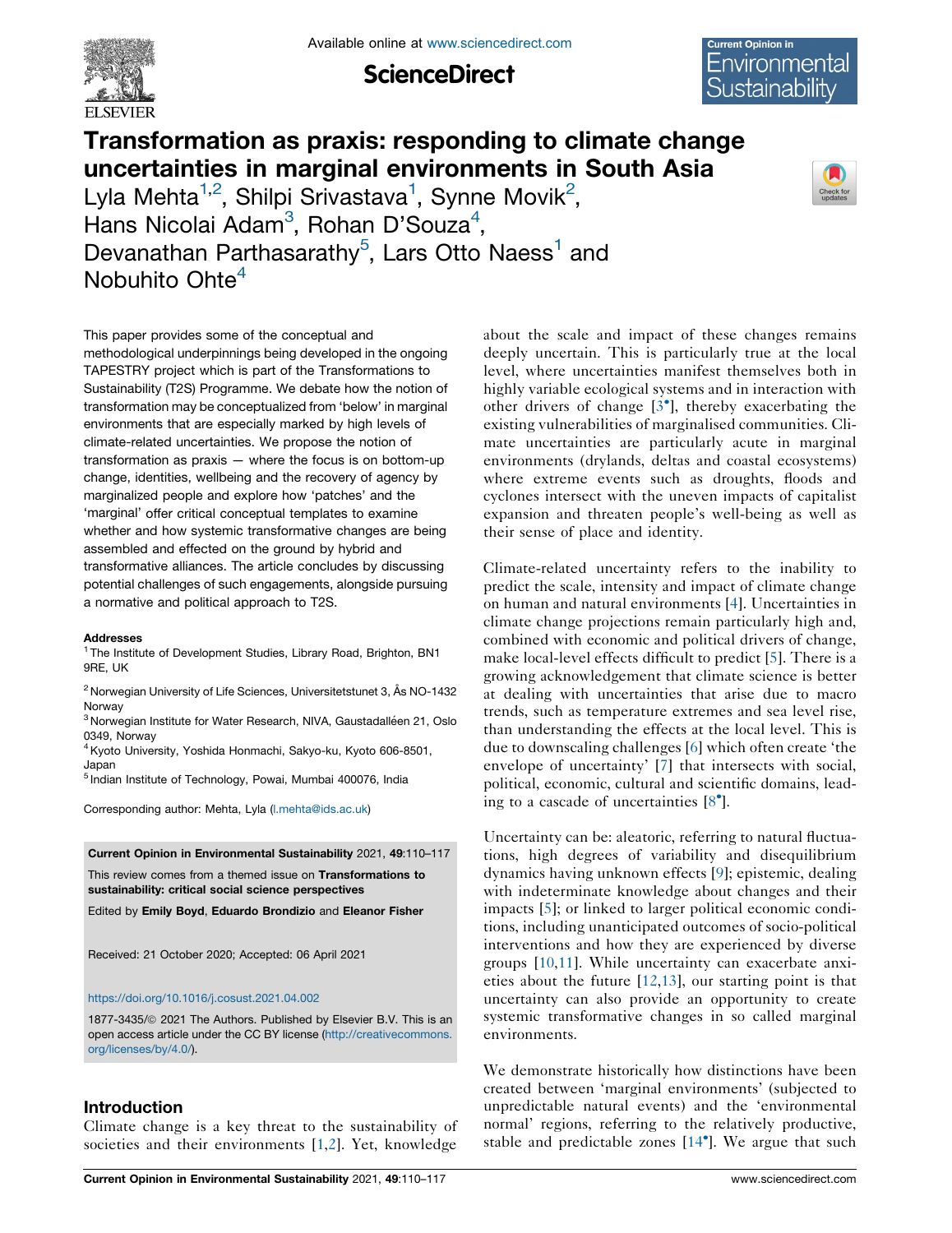negative portrayals are not only misleading but, critically, do not capture local residents' understandings of their environments and livelihoods, therefore calling for alternative framings of such 'marginal' environments as well as the lives and livelihoods that they sustain. The 'marginal environments' that we are studying are disaster-prone and characterized by ecological uncertainties arising from floods, wetland loss/degradation and droughts as well as rapid socio-economic change, often leading to growing inequality and vulnerability of marginalized people. While local communities may have historically developed practices and memoriesto deal with uncertainties arising due to environmental variability and seasonality [[15\]](#page-6-0), these might not be sufficient to respond to the radical uncertainties generated by current climate change impacts [[16\]](#page-6-0) and further exacerbated by socio-economic trajectories. In response, state driven interventions have tended to resort to bureaucratic, techno-centric/top down approaches geared towards 'controlling uncertainty' [\[17,18](#page-6-0) [,10\]](#page-6-0) yet these often falter or can harm certain groups, in particular the poor [\[19](#page-6-0)]. Given these challenges, action is required that goes beyond incremental change and instead warrants systemic transformative change [\[20](#page-6-0),[21\]](#page-6-0).

In this paper, we focus on linkages between uncertainty and transformation in marginal environments. Building on some of the conceptual and methodological underpinnings being developed in the TAPESTRY project, which is part of the Transformations to Sustainability  $(T2S)$  Programme,<sup>6</sup> we focus on how transformation may be discussed and conceptualized from 'below' in marginal environments that are marked by high levels of climate change induced uncertainties. We suggest that 'local' (patches) and the idea of transformation as praxis are critical conceptual templates to help map and explain how systemic transformative changes can be assembled and effected on the ground through a range of interactions between social actors, socio-economic and political processes and co-produced knowledges. We then turn to some of the methodological underpinnings of this approach before concluding by examining some of the potential challenges of such engagements, alongside pursuing a normative and political approach to T2S.

# What is transformation?

The idea of transformation in response to climate change is rooted in multiple disciplines and means different things to different scholarships. This makes it challenging to come to a consensus on what 'transformation' actually entails [[22](#page-6-0)]. Contemporary mainstream approaches in both adaptation and mitigation have tended to be only incremental in nature or even maladaptive [\[21,23](#page-6-0)]. Despite the many divergences in the transformation literature, a general consensus is that transformation goes beyond marginal change, is non-linear and challenges the status quo of existing development structures [\[24,21](#page-6-0),[25,26\]](#page-6-0). It requires innovation and a profound shift in the way we think and act, including our values, consumption patterns and conceptions of well-being, which are closely associated with understandings of culture, place and identity. A key issue is to frame the ideas of transformation not only in terms of responding to threats, but also as moments of opportunity and policy windows [\[18](#page-6-0)<sup>°</sup>].

We thus ask how and whether uncertainty can be an opportunity to reframe how we view marginal environments and bring about transformative change co-produced with local communities and other actors (see also Ref. [\[27](#page-6-0) $\degree$ ]). Following Few *et al.* [\[28](#page-6-0) $\degree$ ], we distinguish between transformational adaptation, which tends to address immediate causes of vulnerability, from transformative adaptation, which can be an opportunity to address root causes and in effect 'to reconfigure the meaning and trajectory of development' [\[24\]](#page-6-0). This means questioning dominant economic and development discourses that require the reconfiguration of knowledge and value systems, and the reorganisation of institutions and frameworks [\[28](#page-6-0) ]. Our focus is also on deliberate as opposed to emergent or outcome transformation. Deliberate efforts seek to alter development pathways away from those that cause current vulnerabilities [[26\]](#page-6-0), unravelling development alternatives that tackle climate change uncertainties and address marginality and vulnerability. We are mindful that no historical precedent of a deliberate transformation of this nature exists [[29](#page-6-0)] and that uncertainty can also be politicised and can serve as a fig leaf for the status quo. Thus, we follow Blythe et al. [[30](#page-6-0)<sup>°</sup>] who warn against the dark sides of transformation and the 'latent risks' in the shift from merely pursuing descriptive outcomes (emergent) to prescriptive (deliberate) approaches. That is, in merely shifting the response burden to the most vulnerable, transformation discourses can be used to justify business as usual by ignoring social differentiation, overlooking conflict or opposition to change and paying insufficient attention to power and politics.

These risks count for both macro and micro scales, including bottom-up initiatives. We take a normative stance and position the needs and interests of marginalised communities in marginal environments upfront, recognising that these communities will be socially differentiated due to caste, gender, class, *Adivasi* (tribal), ethnicity, religion, knowledge, the capacity to act and power relations (both between individuals and within communities and between individuals and communities and the state). Social and intergenerational differences may also lead to different understandings of transformation across individuals and social segments. Building on earlier T2S projects, our normative position involves a kind of 'transgressive learning' that 'intentionally generates critical thinking and collective agency and praxis that directly and explicitly challenges those aspects of society

<sup>6</sup> <https://steps-centre.org/project/tapestry/>.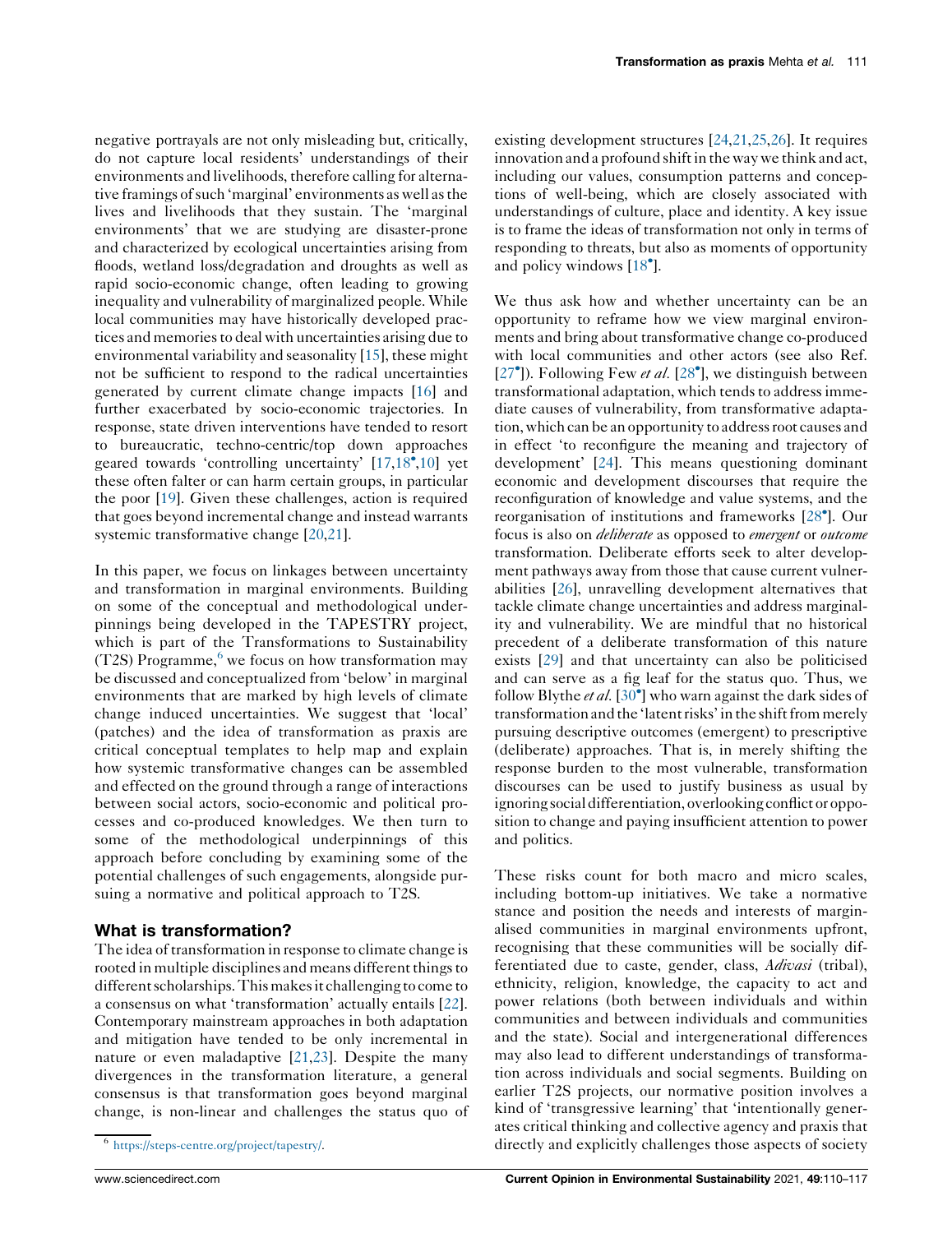that have become normalized' [[31](#page-6-0) ]. This means focussing specifically on issues of epistemic, environmental, social and gender injustices as well as domination and privilege upfront.

## Patches and praxis

TAPESTRY focuses on how transformation may arise from 'below' in marginal environments through hybrid alliances between natural resource dependent communities, NGOs (non-governmental organisations), scientists and (sympathetic) state agencies. Such alliances and their initiatives serve as 'seeds' or 'socio-ecological bright spots' that can improve environmental conditions and human well-being [\[32](#page-6-0)]. We ask whether they can also provide scope to reimagine nature/society relations in environments affected by climate-change related uncertainties. We call these 'patches of transformation' - sites and exemplars amidst largely unsustainable processes where hybrid alliances, and their innovative initiatives, reimagine sustainable development and inspire transformative societal changes that can be scaled up and out. While acknowledging that such emergent processes may be resisted by incumbent players and may not always challenge underlying inequalities associated with class, ethnicity, gender or caste [[33\]](#page-6-0), we believe that hybrid and co-produced initiatives provide a fertile ground for more embedded, inductive and bottom-up processes of transformation. Each patch is unique; some fade, others grow or merge to form a tapestry.

Patches are sites where specific processes (alliances, initiatives) are challenging dominant trajectories of development, and where relations of power and knowledge are being reconfigured in more heterogeneous and deliberative ways to challenge dominant framings of nature-society relations and create spaces in which new practices emerge. Thus, collaborative and deliberative projects which seek to reframe dominant practices and tackle questions of power and privilege upfront in the context of sustainability may be understood as patches. Rather than develop fixed criteria upfront, we map processes of making and unmaking as they unfold. Towards the end of the project, we may provide some exemplars and processbased criteria regarding how these patches and their related alliances and strategies can be scaled up and out.

The discursive struggles over place and space are as important as the physical nature of the sites themselves. Such practices take place between hybrid actors (e.g. local communities, scientists, NGOs) and involve questioning, reframing and reconfiguring constellations of power, knowledge and identities. Drawing on Haraway's [[34\]](#page-6-0) idea of Chthulucene – 'the making of kin' – this involves forging new networks, tentacles and webs that lead to new alliances across classes and categories of people, species, knowledge groups as well as relations of power and dominance.

In each of our patches, initiatives around livelihoods, biodiversity, pollution abatement or sustainable resource use are challenging dominant narratives of climate related uncertainty in marginal environments (see below). These discourses and practices may start in small and experimental ways, and we will examine ways in which they can be scaled up and out from the patches. Thus, our notion of patches focuses not just on the innovation per se but more importantly on the strategies of the disempowered in marginal spaces who are part of hybrid alliances.

TAPESTRY is concerned with two aspects of transformation: how transformation happens in these 'patches' through co-production and alliances and how these initiatives can be scaled up and out — in sum the praxis of transformation. We define praxis as a reflexive process involving both a critique of the existing social arrangements/status quo and the search for alternatives [\[35](#page-6-0),[36](#page-6-0)]. We build on a rich tradition of theories of social change, emphasising the interplay of agency and social reproduction  $[37-39,40^\circ,41]$  $[37-39,40^\circ,41]$  $[37-39,40^\circ,41]$  as well as the multiple ways of valuing, knowing and doing [[42\]](#page-6-0). Importantly, praxis may be explored as the capability to change [[43–45\]](#page-6-0). Successive judgements across scales and in many dimensions will interlink to make up transformation, affecting its likelihood and quality.

As a concept, praxis challenges the duality between theory and implementation (theory and practice) or knowing and doing [[42\]](#page-6-0) and underlines that change occurs through an ongoing dialectic between knowledge and practice. There is a certain normativity to our idea of praxis as this is more about 'changing than merely interpreting the world' [\[46](#page-7-0)]. In other words, building on actororiented approaches, change is not just predetermined by structural forces and is not always historically determined. Praxis is a key dimension in structuration theory which looks at the interplay of structure and agency and how the social order is produced, reproduced or subverted [[47](#page-7-0)]. Structuration theory however does not explicitly address questions of radical social change, disruptive power and transgressions of 'normalised' social order [[48](#page-7-0)]. Following Freire [\[40](#page-6-0)<sup>°</sup>] we take an emancipatory understanding of praxis as it is linked to self-conscious social actions [\[40](#page-6-0) ], linked to certain values (justice, equity, capability expansion) and the ongoing dialectic between knowledge and practice. This is also linked closely to the idea of 'deliberate' transformation or informed action which seeks to facilitate socially just processes through an explicitly normative positioning of praxis as value-oriented and bottom-up change.

<sup>7</sup> Our approach is different from collective action theories which tend to look at action in an instrumental way in terms of achieving common goals without looking at the tensions and contractions in the outcomes as well as thorny issues of social differentiation, power and politics.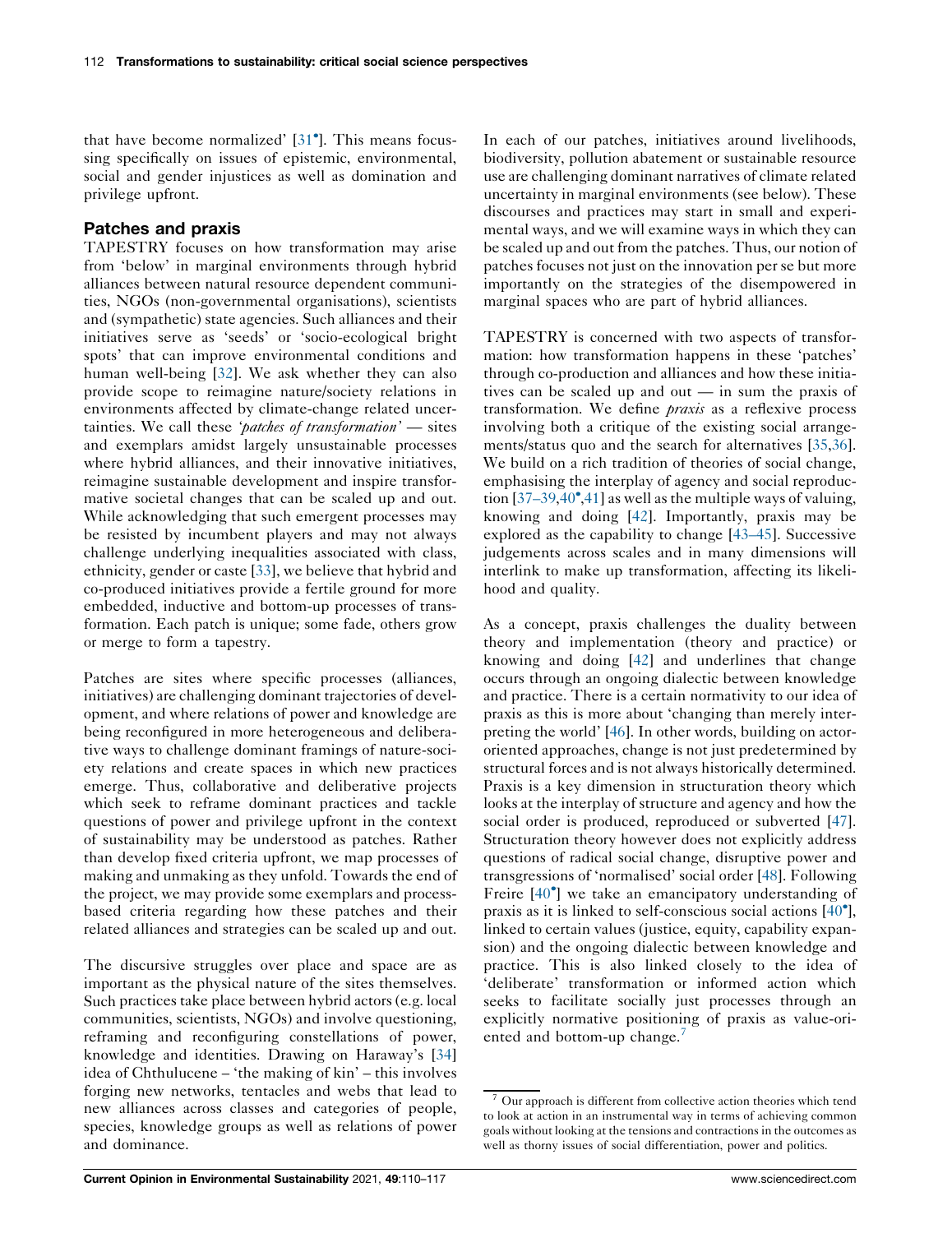Transformation as praxis is an embedded, reflexive and engaged process of change aimed towards transformation of the self and the wider social and political/institutional arrangements and is an attempt to reconfigure the dominant development trajectory. Thus, for any meaningful transformation to occur, we need to engage with change at the individual and collective (i.e. patches) as well as institutional levels. To study and be part of these processes provide important opportunities for transformative science.

Key to transformative praxis is a better understanding of how agency can be strengthened to bring about deepseated structural alterations in the patches and consequently inform wider societal changes. Human agency is central to responses to environmental change and crises [\[49](#page-7-0)] and constitutes the personal sphere through which transformations can be motivated [\[50](#page-7-0)]. Thus, it is important to engage with how and whether practices of coproducing socio-ecological knowledge (on agriculture, livestock, livelihoods and ecosystem conservation) can enhance the agency of people living in marginal areas to transform existing socio-political structures of power and recognition and assess whether such initiatives can serve to counter entrenched injustices and political exclusion in current systems of knowledge-making, governance and valuation [\[51](#page-7-0)].

The processes of scaling up and out will link transformations across the personal, inter-personal and wider society [\[50](#page-7-0)]. They include a diversity of actors (local communities, state agencies, civil society and academics) to forge transformative alliances that challenge dominant power structures.In this way, we expand on O'Brien and Sygna's [\[50](#page-7-0)] concept of 'spheres of transformation' (namely practical, political and personal) through our notion of transformative alliances, as it brings all three spheres into play.

## Uncertainty, meaning making and the reframing of marginal environments in the patches

We are studying and co-producing transformation in selective patches in marginal areas of India and Bangladesh. Both countries have ecologically dynamic environments at risk from climate shocks and stressors while witnessing accelerated capitalist growth trajectories that exacerbate social and political inequities, with high environmental costs affecting the poor. They also face a range of climatic challenges, including rising average temperature, high rainfall variability, changes in river flow regimes, sea-level rise and flooding which intersect with other drivers of change such as industrial development, resource grabs and wider politics [[3](#page-6-0) ]. Our patches are Mumbai, a mega-urban coastal region in western India largely reclaimed from the sea. In urban Mumbai, coastal ecosystems, mangroves and wetlands have been systematically appropriated by the state and private actors for commercial and infrastructure development purposes, negatively affecting the livelihoods, wellbeing and identities of the Koli fishers who are the original inhabitants of the region. Together with civil society groups – Bombay 61 and the Conservation Action Trust – we are working with fishers on issues concerning mangrove restoration and appropriation by powerful actors as well as sustainable waste management of the creeks through innovative methods. Kutch is a dryland located in the state of Gujarat where herders have been systematically marginalised and climate and other changes (e.g. rapid industrialisation along the coast) have made their livelihoods even more precarious. The Kharai (swimming) camel is a unique indigenous breed but its habitat is under threat due to industrialisation on the coast which is destroying the mangrove eco-system. We are working with Sahjeevan and the Camel Breeder's Association (KUUMS) on initiatives that seek to help pastoralists reclaim their pastoral identities and lifestyles as well as develop livelihoods that are climate resilient and flexible. The Sundarbans delta in India and Bangladesh is home to the largest mangrove forest area in the world, recognized by UNESCO as a world heritage site due to its ecological and cultural significance. It is also considered to be a climate change 'hotspot' due to frequent natural disasters (e.g. cyclones, storm surge flooding, land erosion) and climatic stressors (sea level rise, disappearing islands). In the Sundarbans, alliances between NGOs, scientists and local people have been challenging state-dominated development trajectories that have tended to neglect the dynamic nature of the delta and are also exploring new farming and fishing methods that can help strengthen and diversify livelihood options in the delta.

Through these initiatives in the patches, we are seeking to reconceptualise what have been hitherto considered as marginal environments by reimagining them instead as vibrant spaces of transformative change. Why is this important? Environmental historians have demonstrated how large swathes of South Asia, through the course of the long nineteenth century under British colonial rule, were classified under the broad rubrics of 'marginal environments' on the one hand, and the 'environmental normal' on the other [[14](#page-6-0) ]. This colonial administrative perception arose from the belief that marginal environments were hostage to extreme natural events such as droughts, floods, earthquakes and violent river behaviour, while the 'environmental normal' regions referred to the relatively stable, predictable and productive zones of the British empire. This 'marginality' trope also reinforced other stereotypes such as remoteness from the main centres of wealth and being peopled by impoverished communities of pastoralists, herders, nomads, subsistence cultivators, artisanal fishers and forest tribes. Historically, as well as in current times, the contrasts between the 'marginal' and the 'normal' shape different types of administrative interventions and state capacities and also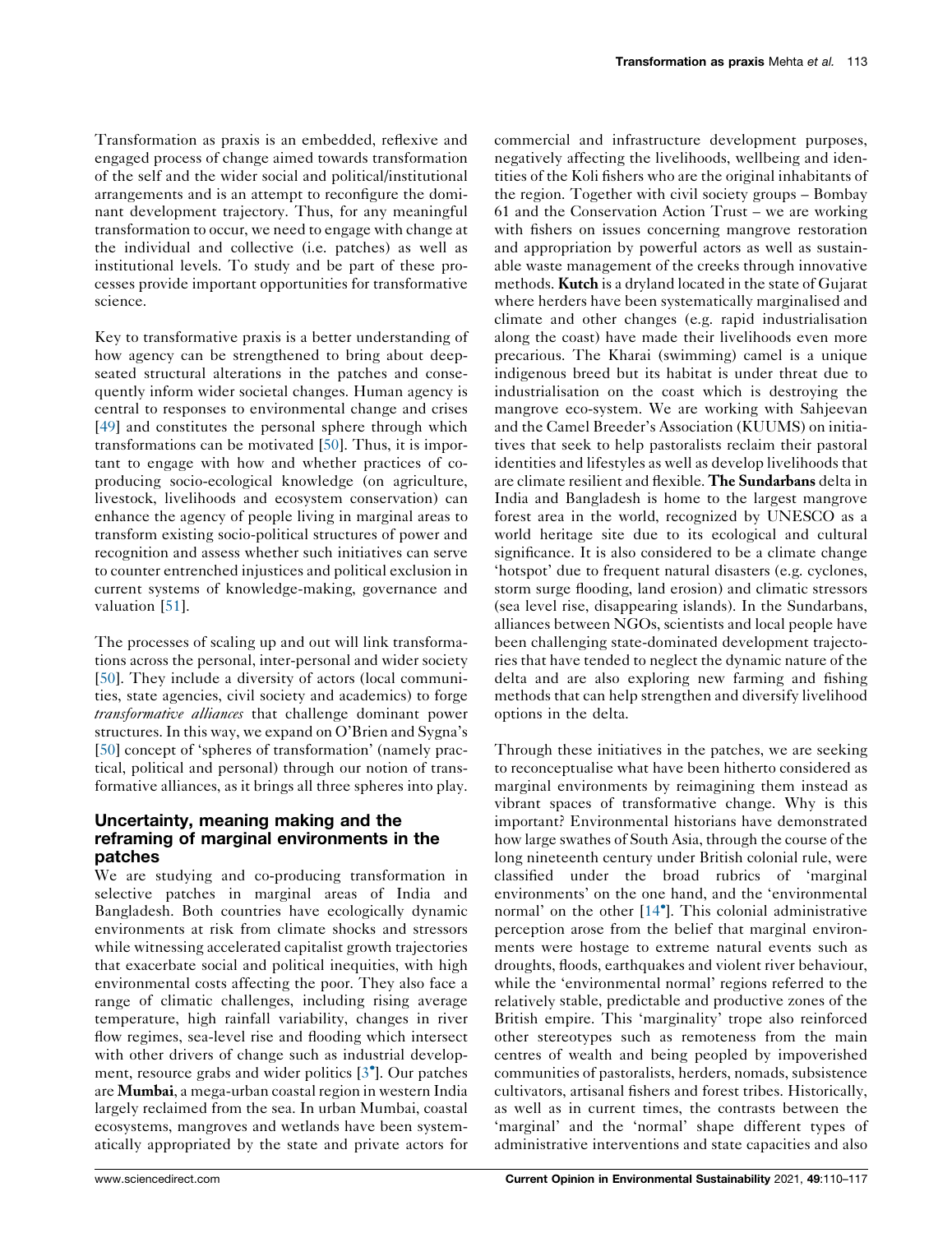create sociological and economic distinctions. According to Damodaran and D'Souza [\[14](#page-6-0) ] the marginal was about subsistence communities that were characterised by mobility, vulnerability and regular environmental distress, while the normal was comprised of commercial farming communities, revenue paying peasantry and environments defined by their legibility as sites for commodity production.

Inhabitants of these marginal environments, moreover, have been subjected to the bias of the 'normal'. Pastoralists, for example, have been subject to policies for forced sedentarisation and fishers on Mumbai's coast have had their claims on the city's marshes and edge ecologies ignored or criminalized. Similarly, in the Sundarbans, cultivators have often been portrayed as only living in desperate poverty and therefore in need of a planned exit strategy.

Our research however, building on local residents' own understandings of their localities, is seeking to reframe such conceptions of 'marginal environments'. For example, some pastoralist groups and activists are reframing drylands from being 'wastelands' to savannah landscapes that can successfully sustain pastoralist livelihoods and recognise the synergistic human-environment relationships. Similarly, some of Mumbai's Kolis are themselves engaged in struggles to reframe their community lands from 'slums' to coastal zone areas deserving of protection (CRZ III zone areas) and to properly demarcate the boundaries of their communal land in urban planning maps. Thus, transformative alliances require new stories and imaginings to guide and make sense of new complexities and uncertainties [\[34](#page-6-0)]. There is immense possibility here to examine how individuals and groups of people can re-imagine uncertain marginal environments such as drylands or wetlands to push back against dominant framings and trajectories of development.

TAPESTRY recognizes the messiness and entanglements embedded in co-production, scaling up/out and working towards change. At every point, it is important to be aware of the power laden nature of such processes, the trade-offs between competing interests and demands and also to recognise that emergent processes may or may not always challenge the underlying inequalities and social dynamics that arise due to class, ethnicity, caste, gender, minority and *adivasi* (tribal) dynamics. It is thus important to also engage critically with knowledge intermediaries (namely, frontline bureaucrats, activists, grassroot workers, CBOs, academics and also community leaders) who speak on behalf of local people.

# Methodological considerations

Transformation, whether incremental or structural, needs to be looked at and evaluated from a longue duree perspective so that the changes can be mapped out both for their short and long-term impacts on socio-ecological systems. The focus on praxis also lends itself to action-oriented research guided by reflexivity, dialogue and negotiation between all the partners where research is also treated as being part of the design for steering and realizing changed outcomes on the ground.

In each patch, the work is taking place in a transdisciplinary collaboration involving both researchers and CBOs. Through art-based and visual methods (photovoice), we are eliciting stories and narratives from below and the margins to counter elite perceptions of lands, resources as well as the lived experiences of the neoliberal processes of accumulation of coastal resources and spaces. Since we are interested in reframing marginal landscapes, we are focusing on the knowledge dynamics and contestations that exist around socio-ecological relations, such as the relations between camel grazing and mangroves or diverse perceptions of the quality of water in creeks, rivers and along the coastlines. Here, we seek to demonstrate the perceptions of local women and men, civil society and officials to qualitatively understand diverse narratives around the dynamics of environmental change over time.

Additionally, archival research in all the patches provides historically situated understandings of uncertainty as well as contrasts between official and local responses. The notion of the temporal, in effect, for the purposes of our project, will require us to grasp the historical nature of change rather than accepting time as a simple seamless movement in space. Consequently, we will be attentive to aspects of temporal continuities in local contexts as much as we will be alert to differences brought on by moments of sharp rupture such as colonialism and the impetus for modernization and industrialisation. In sum, historical frameworks and approaches will be critical to informing our understanding of environmental and social change in the patches. We also draw upon natural science methods (e.g. GIS, remote sensing and participatory mapping) to examine landscape dynamics, patterns and changes over time. This tempo-spatial information and mapping can hopefully validate discredited indigenous ecological knowledges, and help in improving our understanding of people's stories and narratives around human-nature relations and values, for example, camel-mangrove relations in Kutch.

## Normative considerations, challenges and conclusions

While conceptual thinking on transformation has seen considerable interest and growth in recent years [[22](#page-6-0)], there remains a dearth of empirical evidence that explores bottom-up processes of transformation, that is, their drivers, challenges and outcomes for sustainability/social and gender justice. The transformation literature remains vague regarding normative positions and how to actualize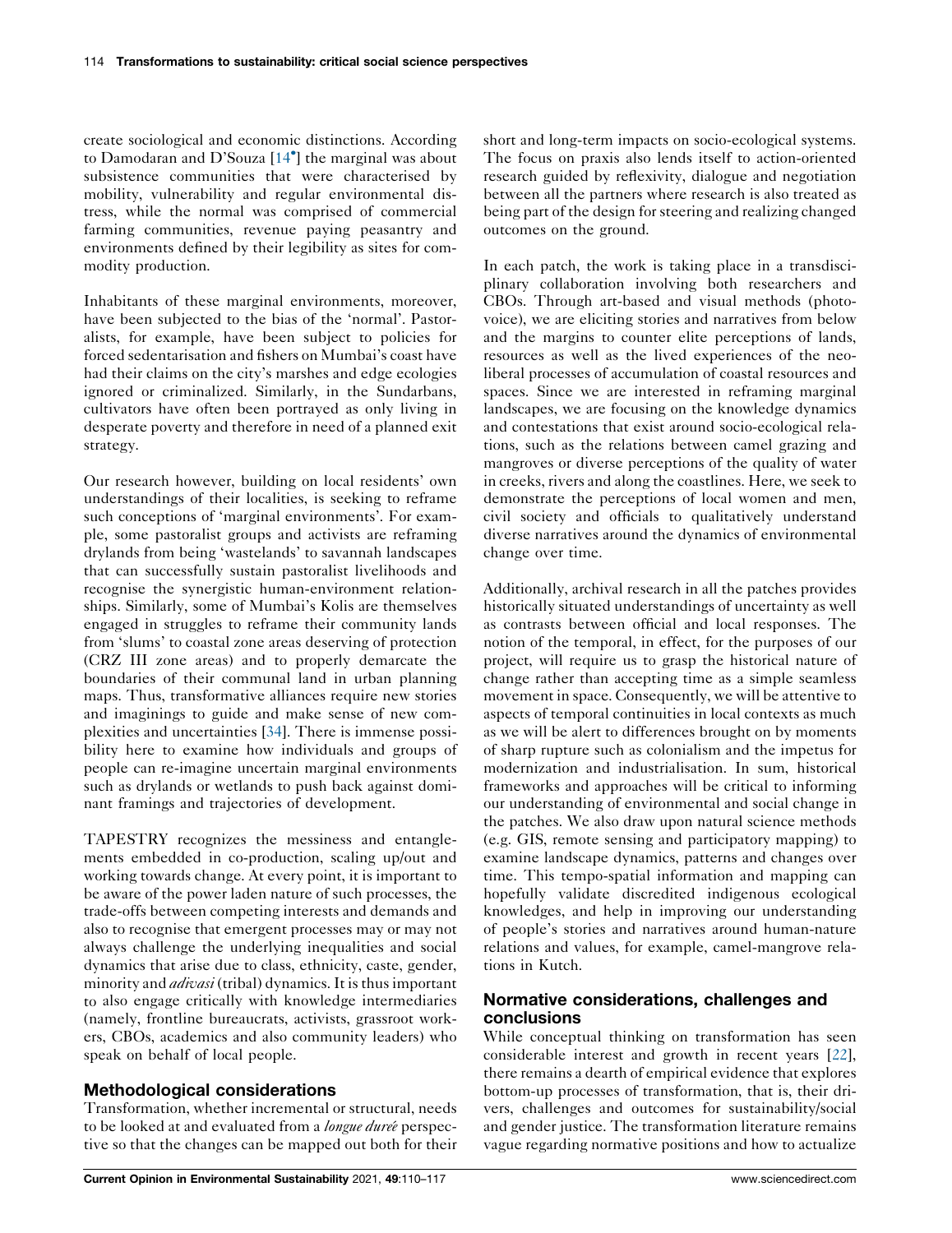<span id="page-5-0"></span>transformation, with some notable exceptions (e.g. Refs. [\[52](#page-7-0)<sup>•</sup>[,31](#page-6-0)<sup>•</sup>]). This paper presents a normative project built on the idea of transformation as praxis. However, it has also outlined some of the barriers, challenges and opportunities for systemic transformation.

Researching 'transformation as praxis' involves addressing multiple understandings and perceptions of vulnerabilities, and uncertainties from diverse actors (e.g. state, researchers, activists, environmentalists, NGOs, urban and rural dwellers), with an aim of seeking epistemic justice for marginalised voices and people [[52](#page-7-0) ]. However, what counts as transformation or not is not straightforward. We observed during fieldwork before the pandemic<sup>8</sup> that it is difficult for local communities (both rural and urban) to respond to abstract questions regarding transformation because of questions of scale, attribution, and temporality. While the local communities are affected by the here and now, transformation is usually associated with changing wider systems that are historically enmeshed in unequal power relations, landscape imaginaries and ecological changes. As Blythe et al. [[30](#page-6-0)<sup>\*</sup>] and Taylor [\[23](#page-6-0)] have noted, insufficiently addressing broader political economy factors may obscure questions of responsibility and shift it 'downwards' to individuals at the community level. We are aware of such risks, but posit that the patches and the bottom-up approach of 'transformation as praxis' may, in fact, provide an entry point to challenge precisely such incumbent power structures through multiple (collective) strategies, at different scales while giving a voice to vulnerable residents in the patches. Additionally, by working with local partners who are also involved in documenting and challenging government policies through legal processes and advocacy work, our focusis also on macro level changes at the city or regional scale (e.g. issues related to flood risk mitigation in Mumbai and mangrove conservation along the coastline).

It also leads us to questioning 'who is seeing transformation and for whom?'. Thus, there is an additional ethical responsibility on the part of researchers and practitioners to reflect carefully on the processes unfolding and wrestle with these plural meanings, tensions and contradictions. While addressing livelihood security in a context of climate change uncertainties, we also need to be mindful of trade-offs between environmental and social goals and be vigilant to maladaptive pathways that could inadvertently be promoted in the patches. For example, prawn cultivation or aquaculture can provide livelihood security but may not be environmentally sustainable. Our approach is not to provide immediate relief but to comprehend historical changes in order to suggest more sustainable long term solutions, especially since livelihoods and social goals such as equity and justice cannot be addressed only through technical approaches to risk reduction or livelihoods.

Finally, can doing research in the midst of a pandemic be seen as an opportunity for transformation? The pandemic has laid bare problems of inequalities and unequal access to public goods such as health, water and sanitation. The pandemic has also intersected with ongoing crises of food, pollution, water and climate, thus threatening already fragile livelihoods, especially in marginal environments, compounding uncertainties and vulnerabilities for marginalized people. In our patches, the responses from above have been inadequate, too late, or complete failures. Still, we have seen a burst of mutual aid and solidarity as well as civic action. There are also many examples of resilience at the local level, especially amongst several pastoralists, fishers and farmers who have turned to subsistence production. Historical studies of epidemics have shown how they can lead to new visions about political and societal organization [\[53](#page-7-0)]. The post-COVID recovery period should thus build on these lessons and hopefully bring about the systemic shifts badly needed to address locally appropriate and socially just transformations to sustainability.

### Funding

This work was supported by the TAPESTRY project. The project TAPESTRY is financially supported by the Belmont Forum and NORFACE Joint Research Programme on Transformations to Sustainability, which is co-funded by ESRC, ISC,JST, RCN and the European Commission through Horizon 2020 under grant agreement No 730211. Open access publication was supported by the UKRI Open Access Block Award 2021 (EP/ W522788/1). The authors are grateful to the Transformations to Sustainability programme for the generous support. We thank the editors of the special issue for their patience and support and Ruby Utting for copyediting the paper.

#### Conflict of interest statement

Nothing declared.

#### References and recommended reading

Papers of particular interest, published within the period of review, have been highlighted as:

- of special interest
- 1. Adger W, Barnett J, Brown K, Marshall N, O'Brien K: Cultural dimensions of climate change impacts and adaptation. Nat Clim Change 2013, 3:112-117 [http://dx.doi.org/10.1038/](http://dx.doi.org/10.1038/nclimate1666) [nclimate1666](http://dx.doi.org/10.1038/nclimate1666).
- 2. Hulme M: Why We [Disagree](http://refhub.elsevier.com/S1877-3435(21)00059-2/sbref0010) About Climate Change: [Understanding](http://refhub.elsevier.com/S1877-3435(21)00059-2/sbref0010) Controversy, Inaction and Opportunity. [Cambridge:](http://refhub.elsevier.com/S1877-3435(21)00059-2/sbref0010) Cambridge University Press; 2009.

<sup>&</sup>lt;sup>8</sup> We had begun ethnographic and in-depth fieldwork in all the patches which at the time of writing has been suspended due to the pandemic. While some research is taking place digitally (e.g. through online mediated interviews), we are hoping some fieldwork can resume soon.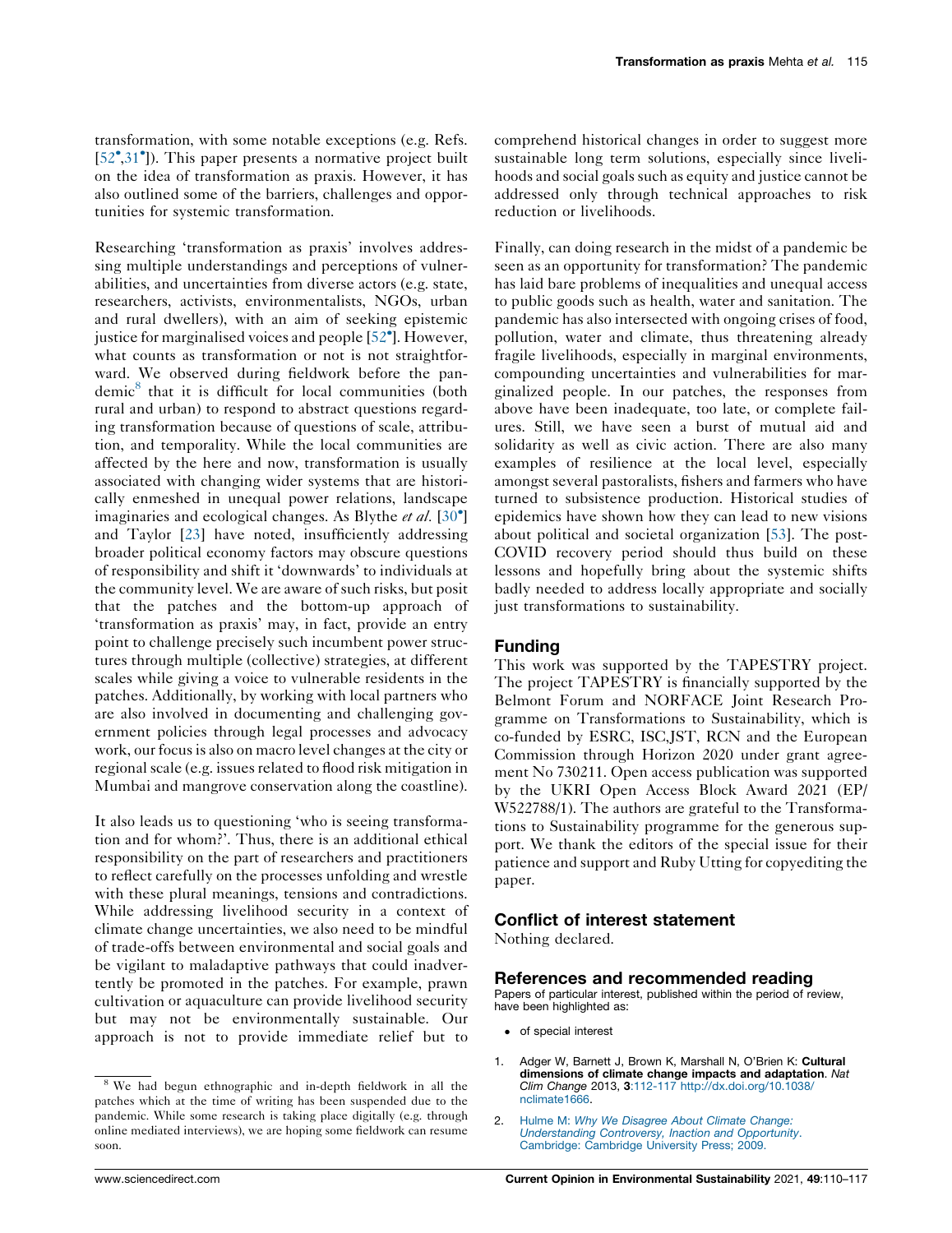- <span id="page-6-0"></span>3. Mehta L, Srivastava S, Adam HN, Alankar SB, Ghosh U, Kumar VV: Climate change and uncertainty from 'Above' and 'Below':
- $\bullet$ perspectives from India. Reg Environ Change 2019, 19:1533-1547 [http://dx.doi.org/10.1007/s10113-019-01479-7.](http://dx.doi.org/10.1007/s10113-019-01479-7)
- Curry JA, Webster PJ: Climate science and the uncertainty monster. Bull Am Meteorol Soc 2011, 92:1667-1682 [http://dx.doi.](http://dx.doi.org/10.1175/2011BAMS3139.1) [org/10.1175/2011BAMS3139.1.](http://dx.doi.org/10.1175/2011BAMS3139.1)
- 5. Barros V, Dahe Q, Field C, Qin DJ, [Dokken](http://refhub.elsevier.com/S1877-3435(21)00059-2/sbref0025) KL, Ebi MD, Mach GK, Plattner SK, Allen M, Stocker T et al.: [Managing](http://refhub.elsevier.com/S1877-3435(21)00059-2/sbref0025) the Risks of Extreme Events and [Disasters](http://refhub.elsevier.com/S1877-3435(21)00059-2/sbref0025) to Advance Climate Change [Adaptation,](http://refhub.elsevier.com/S1877-3435(21)00059-2/sbref0025) A Special Report of Working Groups I and II of the [Intergovernmental](http://refhub.elsevier.com/S1877-3435(21)00059-2/sbref0025) Panel on Climate Change (IPCC). New York: [Cambridge](http://refhub.elsevier.com/S1877-3435(21)00059-2/sbref0025) University Press; 2012.
- Bhave AG, Conway D, Dessai S, Stainforth DA: Barriers and opportunities for robust decision making approaches to support climate change adaptation in the developing world. Clim Risk Manage 2016, 14:1-10 [http://dx.doi.org/10.1016/j.](http://dx.doi.org/10.1016/j.crm.2016.09.004) [crm.2016.09.004.](http://dx.doi.org/10.1016/j.crm.2016.09.004)
- 7. Wilby RL, Dessai S: Robust adaptation to climate change. Weather 2010, 65:180-185 [http://dx.doi.org/10.1002/wea.543.](http://dx.doi.org/10.1002/wea.543)
- 8.  $\bullet$ Srivastava S, Mehta L, Bose S: A 'Natural Disaster' on top of a pandemic – preparedness in the face of cascading uncertainties. IDS Opinion Piece. Brighton: IDS; 2020 [https://](https://www.ids.ac.uk/opinions/a-natural-disaster-on-top-of-a-pandemic-preparedness-in-the-face-of-cascading-uncertainties/) [www.ids.ac.uk/opinions/a-natural-disaster-on-top-of-a](https://www.ids.ac.uk/opinions/a-natural-disaster-on-top-of-a-pandemic-preparedness-in-the-face-of-cascading-uncertainties/)[pandemic-preparedness-in-the-face-of-cascading-uncertainties/](https://www.ids.ac.uk/opinions/a-natural-disaster-on-top-of-a-pandemic-preparedness-in-the-face-of-cascading-uncertainties/) .
- 9. Achutarao K: Uncertainty from above: can it be reduced? Paper Presented at Workshop on Climate Change and Uncertainty from Above and Below, New Delhi, January 2016 2016 [https://www.](https://www.slideshare.net/Stepscentre/krishna-achutarao-uncertainty-from-above-can-it-be-reduced) [slideshare.net/Stepscentre/](https://www.slideshare.net/Stepscentre/krishna-achutarao-uncertainty-from-above-can-it-be-reduced) [krishna-achutarao-uncertainty-from-above-can-it-be-reduced](https://www.slideshare.net/Stepscentre/krishna-achutarao-uncertainty-from-above-can-it-be-reduced).
- 10. Wynne B: Uncertainty and [environmental](http://refhub.elsevier.com/S1877-3435(21)00059-2/sbref0050) learning: [reconceiving](http://refhub.elsevier.com/S1877-3435(21)00059-2/sbref0050) science and policy in the preventive paradigm.
- Glob Environ Change 1992, 2[:111-127.](http://refhub.elsevier.com/S1877-3435(21)00059-2/sbref0050)
- 11. Mehta L, Leach M, Newell P, Scoones I, [Sivaramakrishnan](http://refhub.elsevier.com/S1877-3435(21)00059-2/sbref0055) K, Way S-A: Exploring [Understandings](http://refhub.elsevier.com/S1877-3435(21)00059-2/sbref0055) of Institutions and Uncertainty: New Directions in Natural Resource [Management,](http://refhub.elsevier.com/S1877-3435(21)00059-2/sbref0055) IDS Discussion Paper 372. [Brighton:](http://refhub.elsevier.com/S1877-3435(21)00059-2/sbref0055) IDS; 1999.
- 12. Fritze JG, Blashki GA, Burke S, Wiseman J: Hope, despair and transformation: climate change and the promotion of mental health and wellbeing. Int J Mental Health Syst 2008, 2:13 [http://](http://dx.doi.org/10.1186/1752-4458-2-13) [dx.doi.org/10.1186/1752-4458-2-13](http://dx.doi.org/10.1186/1752-4458-2-13).
- 13. Penrod J: **Refinement of the concept of uncertainty**. J Adv<br>Nursing 2001, 34:238-245 [http://dx.doi.org/10.1046/j.1365-](http://dx.doi.org/10.1046/j.1365-2648.2001.01750.x) [2648.2001.01750.x](http://dx.doi.org/10.1046/j.1365-2648.2001.01750.x).
- 14. Damodaran V, D'Souza R: [Commonwealth](http://refhub.elsevier.com/S1877-3435(21)00059-2/sbref0070) Forestry and
- $\bullet$ [Environmental](http://refhub.elsevier.com/S1877-3435(21)00059-2/sbref0070) History: Empire, Forests and Colonial Environments in Africa, the [Caribbean](http://refhub.elsevier.com/S1877-3435(21)00059-2/sbref0070) and South Asia and New Zealand. New Delhi: Primus [Books;](http://refhub.elsevier.com/S1877-3435(21)00059-2/sbref0070) 2020.
- 15. Heredia RC, Ratnagar S: Mobile, and [Marginalized](http://refhub.elsevier.com/S1877-3435(21)00059-2/sbref0075) Peoples: [Perspectives](http://refhub.elsevier.com/S1877-3435(21)00059-2/sbref0075) from the Past. New Delhi: Manohar; 2003.
- 16. [Mukhopadhyay](http://refhub.elsevier.com/S1877-3435(21)00059-2/sbref0080) A: Living with Disasters: Communities and [Development](http://refhub.elsevier.com/S1877-3435(21)00059-2/sbref0080) in the Indian Sundarbans. New Delhi: Cambridge [University](http://refhub.elsevier.com/S1877-3435(21)00059-2/sbref0080) Press; 2016.
- 17. Van der Sluijs J: Uncertainty as a monster in the science-policy interface: four coping strategies. Water Sci Technol 2005, 52:87-92 [http://dx.doi.org/10.2166/wst.2005.0155.](http://dx.doi.org/10.2166/wst.2005.0155)
- 18. Scoones I, Stirling A: The Politics of [Uncertainty:](http://refhub.elsevier.com/S1877-3435(21)00059-2/sbref0090) Challenges of  $\bullet$ [Transformation](http://refhub.elsevier.com/S1877-3435(21)00059-2/sbref0090). London: Routledge; 2020.
- 19. Leach M, Scoones I, Stirling A: Dynamic [Sustainability's:](http://refhub.elsevier.com/S1877-3435(21)00059-2/sbref0095) Technology, [Environment,](http://refhub.elsevier.com/S1877-3435(21)00059-2/sbref0095) Social Justice. Oxon: Earthscan; 2010.
- 20. Westley F, Olsson P, Folke C, Homer-Dixon T, Vredenburg H, Loorbach D, Thompson J, Nilsson M, Lambin E, Sendzimir J: Tipping toward sustainability: emerging pathways of transformation. AMBIO J Hum Enviro 2011, 40:762-780 [http://dx.](http://dx.doi.org/10.1007/s13280-011-0186-9) [doi.org/10.1007/s13280-011-0186-9.](http://dx.doi.org/10.1007/s13280-011-0186-9)
- 21. O'Brien K: Global environmental change II from adaptation to **deliberate transformation**. *Prog Hum Geogr 2*012, **36**:667-676<br>[http://dx.doi.org/10.1177/0309132511425767.](http://dx.doi.org/10.1177/0309132511425767)
- 22. Feola G: Societal transformation in response to global environmental change: a review of emerging concepts. Ambio 2014, 44:376-390 [http://dx.doi.org/10.1007/s13280-014-0582-z.](http://dx.doi.org/10.1007/s13280-014-0582-z)
- 23. Taylor M: The Political Ecology of Climate Change [Adaptation](http://refhub.elsevier.com/S1877-3435(21)00059-2/sbref0115). London: [Routledge;](http://refhub.elsevier.com/S1877-3435(21)00059-2/sbref0115) 2014.
- 24. Pelling M: [Adaptation](http://refhub.elsevier.com/S1877-3435(21)00059-2/sbref0120) to Climate Change: From Resilience to [Transformation](http://refhub.elsevier.com/S1877-3435(21)00059-2/sbref0120). London: Routledge; 2011.
- 25. Jackson T: Prosperity without Growth: [Economics](http://refhub.elsevier.com/S1877-3435(21)00059-2/sbref0125) for a Finite Planet. London: [Earthscan;](http://refhub.elsevier.com/S1877-3435(21)00059-2/sbref0125) 2009.
- 26. Pelling M, O'Brien K, Matyas D: Adaptation and transformation. Clim Change 2014, 133:113-127 [http://dx.doi.org/10.1007/](http://dx.doi.org/10.1007/s10584-014-1303-0) [s10584-014-1303-0.](http://dx.doi.org/10.1007/s10584-014-1303-0)
- 27. Nightingale A, Eriksen S, Taylor M, Forsyth T, Pelling M,
- $\cdot$ Newsham A, Boyd E, Brown K, Harvey B, Jones I et al.: Beyond technical fixes: climate solutions and the great derangement. Clim Dev 2020, 12:343-352 [http://dx.doi.org/10.1080/](http://dx.doi.org/10.1080/17565529.2019.1624495) [17565529.2019.1624495](http://dx.doi.org/10.1080/17565529.2019.1624495).
- 28. Few R, Morchain D, Spear D, Mensah A, Bendapudi R:
- $\cdot$ Transformation, adaptation and development: relating concepts to practice. Palgrave Commun 2017, 3:17092 [http://dx.](http://dx.doi.org/10.1057/palcomms.2017.92) [doi.org/10.1057/palcomms.2017.92.](http://dx.doi.org/10.1057/palcomms.2017.92)
- 29. [Scoones](http://refhub.elsevier.com/S1877-3435(21)00059-2/sbref0145) I, Leach M, Newell P: The Politics of Green [Transformations](http://refhub.elsevier.com/S1877-3435(21)00059-2/sbref0145). Oxon: Routledge; 2015.
- 30. Blythe J, Silver J, Evans L, Armitage D, Bennett NJ, Moore ML,  $\cdot$ Morrison T, Brown K: The dark side of transformation: latent risks in contemporary sustainability discourse. Antipode 2018, 50:1206-1223 <http://dx.doi.org/10.1111/anti.12405>.
- 31. Lotz-Sisitka H, Ali M, Mphepo G, Chaves M, Macintyre T,  $\cdot$ Pesanayi T, Wals A, Mukute M, Kronlid D, Tran D: Co-designing research on transgressive learning in times of climate change. Curr Opin Environ Sustain 2016, 20:50-55 [http://dx.doi.org/](http://dx.doi.org/10.1016/j.cosust.2016.04.004) [10.1016/j.cosust.2016.04.004](http://dx.doi.org/10.1016/j.cosust.2016.04.004).
- 32. Bennett EM, Solan M, Biggs R, McPhearson T, Norstrom A, Olsson P, Pereira L, Peterson G, Raudsepp-Hearne C, Biermann F et al.**: Bright spots: seeds of a good anthropocene**. Front Ecol<br>Environ 2016, **14**:441-448 [http://dx.doi.org/10.1002/fee.1309.](http://dx.doi.org/10.1002/fee.1309)
- 33. Godfrey-Wood R, Naess LO: Adapting to climate change: **transforming development?** IDS Bull 2016, 47:49-62 [http://dx.](http://dx.doi.org/10.19088/1968-2016.131)<br>[doi.org/10.19088/1968-2016.131](http://dx.doi.org/10.19088/1968-2016.131).
- 34. Haraway D: Anthropocene, capitalocene, plantationocene, chthulucene: making kin. Environ Humanit 2015, 1:159-165 [http://dx.doi.org/10.1215/22011919-3615934.](http://dx.doi.org/10.1215/22011919-3615934)
- 35. Benson JK: Organizations: a dialectical view. Adm Sci Q 1977, 22:1-21 [http://dx.doi.org/10.2307/2391741.](http://dx.doi.org/10.2307/2391741)
- 36. Myeong-Gu S, Creed WED: Institutional contradictions, praxis, and institutional change: a dialectical perspective. Acad Manage Rev 2002, 27:222-247 [http://dx.doi.org/10.2307/](http://dx.doi.org/10.2307/4134353) [4134353](http://dx.doi.org/10.2307/4134353).
- 37. Gramsci A: Selections from the Prison [Notebooks](http://refhub.elsevier.com/S1877-3435(21)00059-2/sbref0185) of Antonio Gramsci. New York: [International](http://refhub.elsevier.com/S1877-3435(21)00059-2/sbref0185) Publishers; 1971.
- 38. Bourdieu P: Outline of a Theory of Practice. [Cambridge:](http://refhub.elsevier.com/S1877-3435(21)00059-2/sbref0190) [Cambridge](http://refhub.elsevier.com/S1877-3435(21)00059-2/sbref0190) University Press; 1977.
- 39. Giddens A: The [Constitution](http://refhub.elsevier.com/S1877-3435(21)00059-2/sbref0195) of Society: Outline of the Theory of [Structuration](http://refhub.elsevier.com/S1877-3435(21)00059-2/sbref0195). Berkeley: University of California Press; 1984.
- 40. Freire P: Pedagogy of the Oppressed. London: [Bloomsbury](http://refhub.elsevier.com/S1877-3435(21)00059-2/sbref0200)  $\cdot$ [Publishing;](http://refhub.elsevier.com/S1877-3435(21)00059-2/sbref0200) 2000.
- 41. Shove E: Beyond the ABC: climate change policy and theories<br>of social change. *Environ Plann A* 2010, 42:1273-1285 [http://dx.](http://dx.doi.org/10.1068/a42282) [doi.org/10.1068/a42282.](http://dx.doi.org/10.1068/a42282)
- 42. [Kilminster](http://refhub.elsevier.com/S1877-3435(21)00059-2/sbref0210) R: Praxis and Method. London: Methuen; 1979.
- 43. Sen A: Inequality [Re-examined](http://refhub.elsevier.com/S1877-3435(21)00059-2/sbref0215). Oxford: Clarendon Press; 1992.
- 44. Sen A, [Nussbaum](http://refhub.elsevier.com/S1877-3435(21)00059-2/sbref0220) M, Sen A: Capability and wellbeing. The Quality of Life. Oxford: [Clarendon](http://refhub.elsevier.com/S1877-3435(21)00059-2/sbref0220) Press; 1993.
- 45. Sen A: [Development](http://refhub.elsevier.com/S1877-3435(21)00059-2/sbref0225) as Freedom. Oxford: Oxford Paperbacks; [2001.](http://refhub.elsevier.com/S1877-3435(21)00059-2/sbref0225)